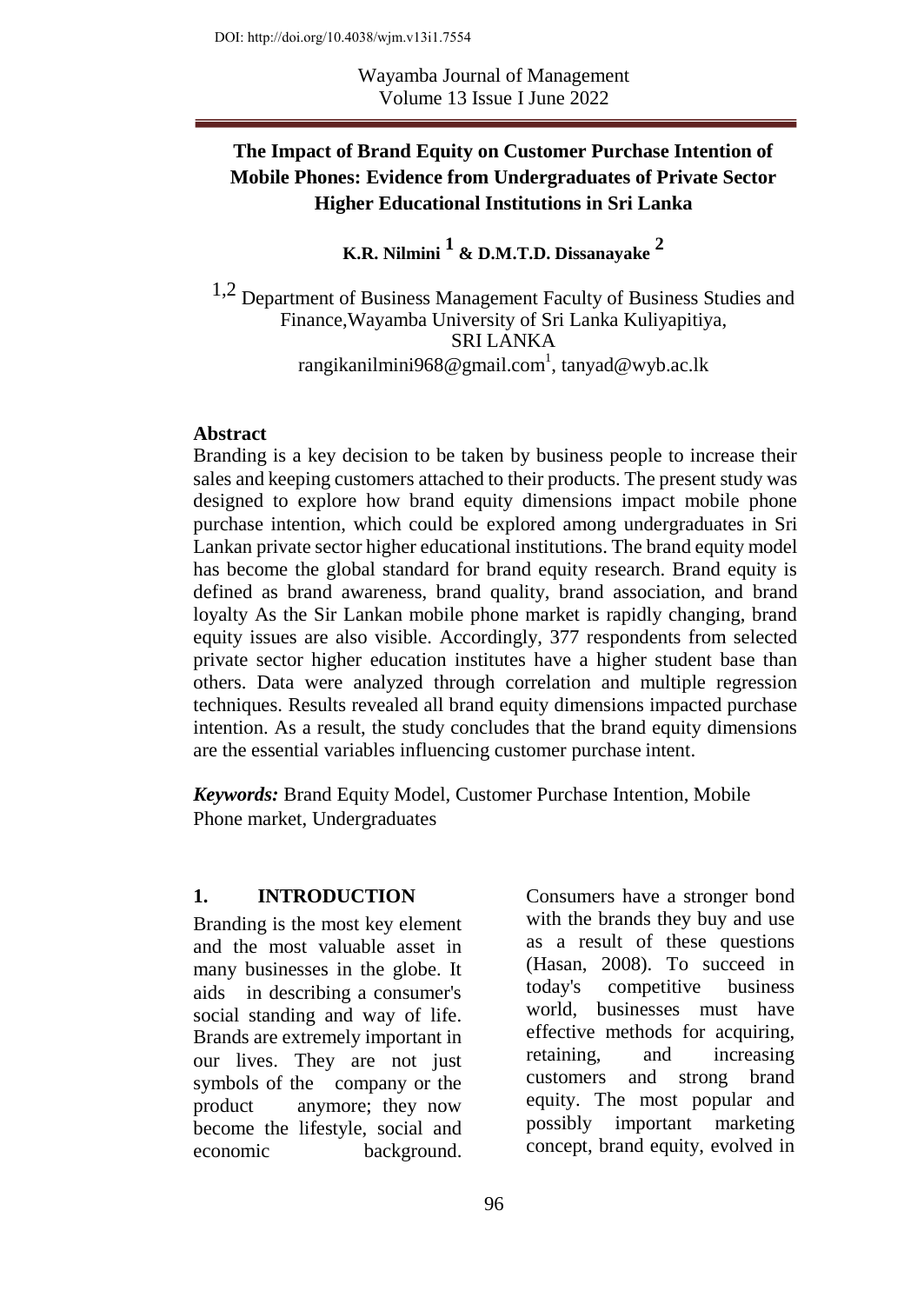the 1980s (Keller, 2013). Brand equity is defined as a set of factors that affect the value of a product or service to both the company and its customers (Andai, 2016).

As explained by Keller (1998), the most widely recorded factors contributing to brand equity are brand awareness, perceived quality, brand association, and brand loyalty, which have become crucial in every marketing strategy. It signifies the time and effort needed to create a brand (Huang & Sarigollu, 2014). Creating a brand increase many benefits, including increased loyalty, increased sales, increased market share, and cost savings (Keller, 1998).

Nevertheless, branding has an impact on marketers in both positive and negative ways. On the plus side, Keller (1998) claims that brand equity has increased the importance of the brand in marketing policy and established it as a focal point for managerial decisions and analysis. On the negative side, the term has been defined in various ways and for various reasons. The present study use the Aaker (1991) model of brand equity, which incorporates all four contributing factors and is intended to assess brand equity from the consumer's perspective. Firms' survival is primarily dependent on a thorough understanding of their customers. Manufacturers have been expected to make things with client wants in mind due to the current competitive business

environment. They also recognize the process of consumer decision-making. Customers' buying intentions for one product over another are influenced by substantial brand equity.

This study is concerned with the smartphone market due to its rapid development in recent years and the fast and dynamic situation of the mobile phone market. Cell phone companies' goal these days is to form an unbreakable and powerful favored link with their customers, which has many positive consequences such as reduced vulnerability to competition and higher profits (Thunman,2012). To overcome issues and challenges from competitors and the everchanging environment dynamics, marketers are increasingly emphasizing the impact of brand equity. Improving a strong brand for mobile phones in the minds of customers has become a critical scene in the mobile phone industry (Sewanthy & kennedy,2020).

According to the mobile phone industry, one of the primary factors influencing Purchase Intention is the brand equity of mobile phones (PI). When consumers are purchasing a mobile phone, they think about its brand equity as well. Consumers prefer one brand of mobile phone over another, and when brands understand their needs, positive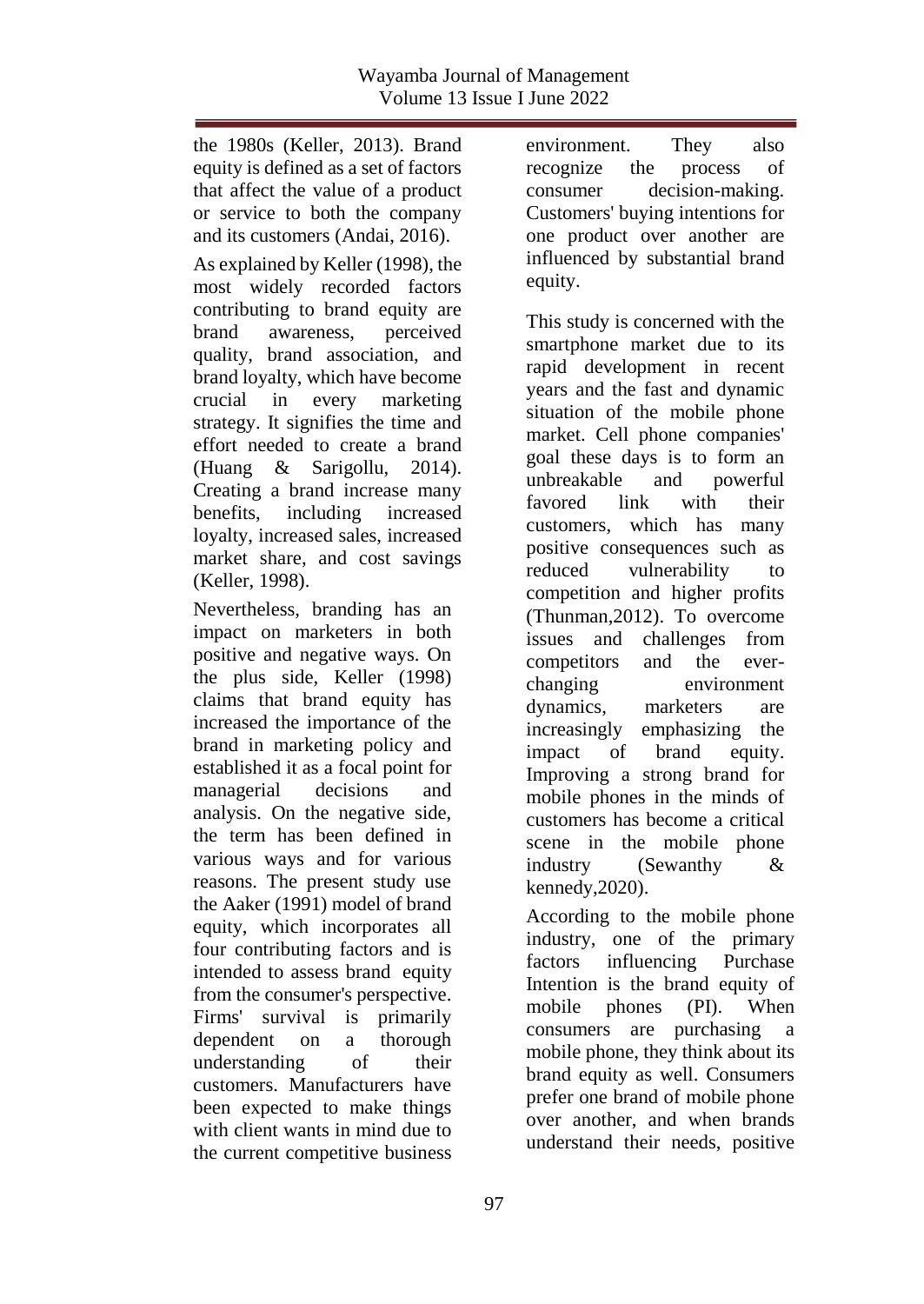preferences and attitudes are more likely to lead to repeat purchases and long-term relationships between businesses and consumers. Most younger generations of mobile phone owners are motivated to purchase an upgraded model due to rapid technological and design shifts. (Xi- Hua, 2010).

Furthermore, mobile phones have carved out a special place in the hearts of consumers, particularly those in generation Y (Vogels, 2019). As a result, the purpose of this study is to assess the influence of mobile phone brands among Generation Y. (Gen Y). Since more than 75 percent of Gen Y consumers own mobile phones worldwide, Gen Y is a significant market segment to research (Potgieter, 2015). Since university students are young and regular cell phone users, this study focuses primarily on them (Shahzad & Sobia, 2013). Therefore, this study mainly focuses on undergraduates of private sector higher educational institutions. They think more about brand equity when purchasing a mobile phone as they wish.

There are numerous studies on brand equity and customer purchase intention of mobile phones have been conducted around the world (Henderson, 2012). In the Sri Lankan context, few kinds of research are based on this area were conducted (Sewanthy & Kennedy, 2020; Gunawardane, 2015). However, There are few realistic studies

that investigate perceived quality, brand association, brand awareness, and brand loyalty as factors influencing consumer purchase intention. This study is primarily concerned with the brand when it comes to mobile phone purchases. Locally, half of the population owns a mobile phone, and because this figure is high in comparison to developing countries, there is a growing trend toward using mobile services (Businesswire, 2016). According to the survey data the available, 31.80 million numbers of mobilephone subscriptions already available in Sri Lanka by 2020 (Data Reportal, 2020). As can be seen, mobile phone consumption exceeds Sri Lanka's current population, and the number of mobile connections in Sri Lanka in January 2020 was equivalent to 149 percent of the total population (Data Reportal, 2020).

According to survey data, the Samsung brand has 42.41 percent of the market share, Huawei has 24.43 percent, Apple has 8.15 percent, and Oppo could generate 6.68 percent of the market share for their brand. Finally, by December 2020, Nokia will have a 3.99 percent market share in Sri Lanka (Statcounter, 2020). Based on the data presented above, we can conclude that the aforementioned leading phone brands account for 85.66 percent of the total market share of mobile phones in Sri Lanka. As a result, evaluating customer behavior concerning mobile phones is critical. This study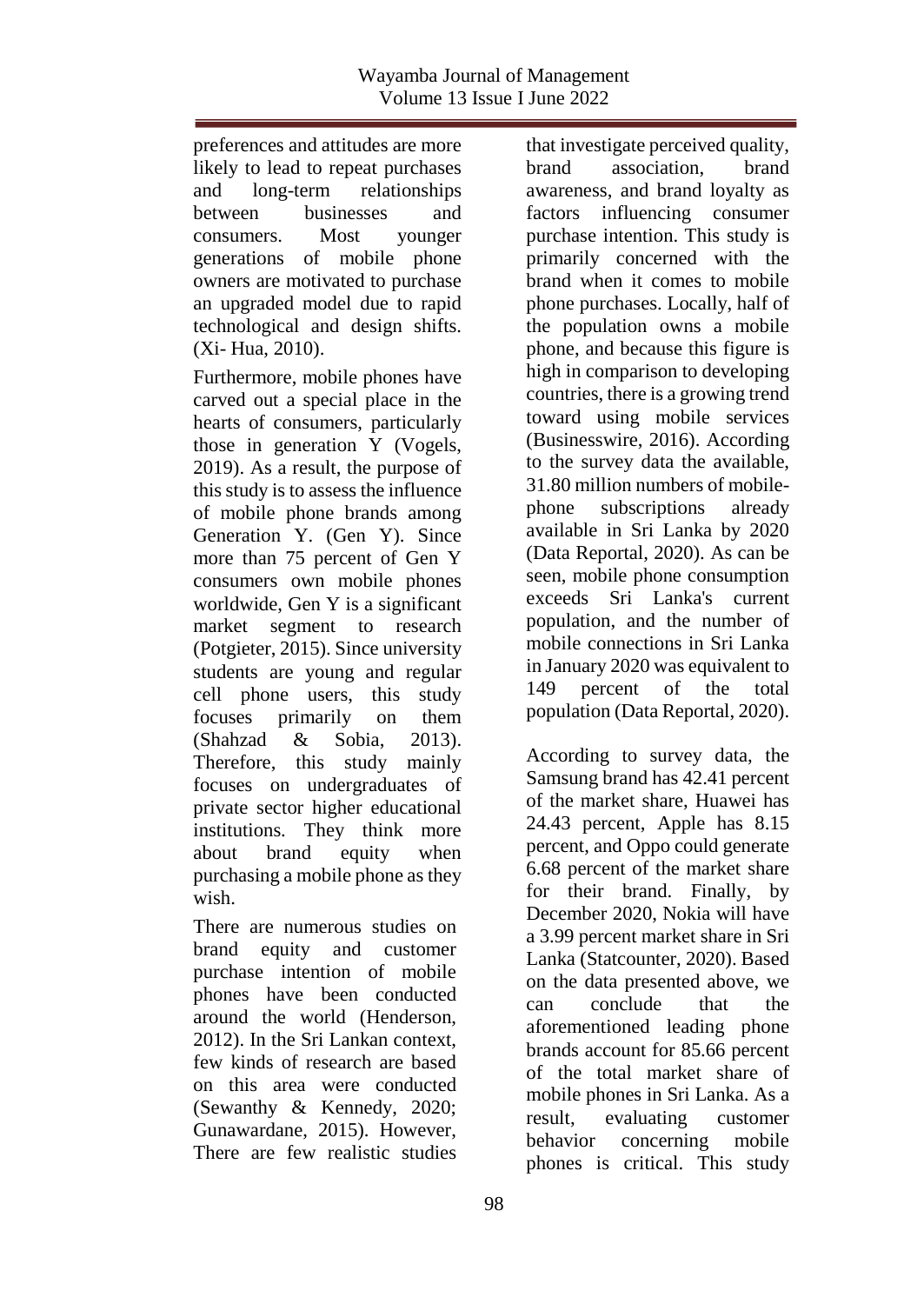aimed to investigate the impact of selected brand equity dimensions and overall brand equity impact on consumer purchase intention of mobile phones in Sri Lankan context.

Some researchers stated that for future studies and research, a framework can be developed as a whole, indicating the diverse relationships between the associated variables to consumer purchase intention toward smartphone brands (Ling et al., 2014). Furthermore, even though some types of studies have previously been conducted to purchase smartphone brands, few researchers have focused on the relationship between brand equity dimensions and student intention to purchase smartphone brands (Ling *et al.*, 2014). As a result, most of this research has been done based in developed countries.

Because of the research problem, this study seeks to address the knowledge gap by attempting to answer the question, 'what is the impact of brand equity on customer purchase intention of smartphones among the undergraduates of private sector higher educational institutes in Sri Lanka?

Some Sri Lankan-related studies focused on undergraduates with related to brand equity and mobile purchase intention in universities island-wide (Riyath & Ismail, 2014). This study mainly focuses on the

undergraduates of private sector higher educational institutions in Sri Lanka since university students are selected for this study because they are teenagers and well interested and know the new technologies and arrival of new mobile phones better than others (Riyath & Ismail, 2014).

# **Objectives of the study**

The objectives have been classified as per the sub variables in the conceptual framework as follows:

 $\div$  To identify the impact of brand association on customer purchase intention of mobile phones.

 $\div$  To identify the impact of brand awareness on customer purchase intention of mobile phones.

 $\div$  To identify the impact of brand quality on customer purchase intention of mobile phones.

 $\div$  To identify the impact of brand loyalty on customer purchase intention of mobile phones.

Therefore, this study aimed to investigate the effect of brand equity on customer purchase intention of mobile phones among the undergraduates of private sector higher educational institutions in Sri Lanka.

## **2. METHODS**

This study investigates the impact of brand equity, brand association, brand quality, brand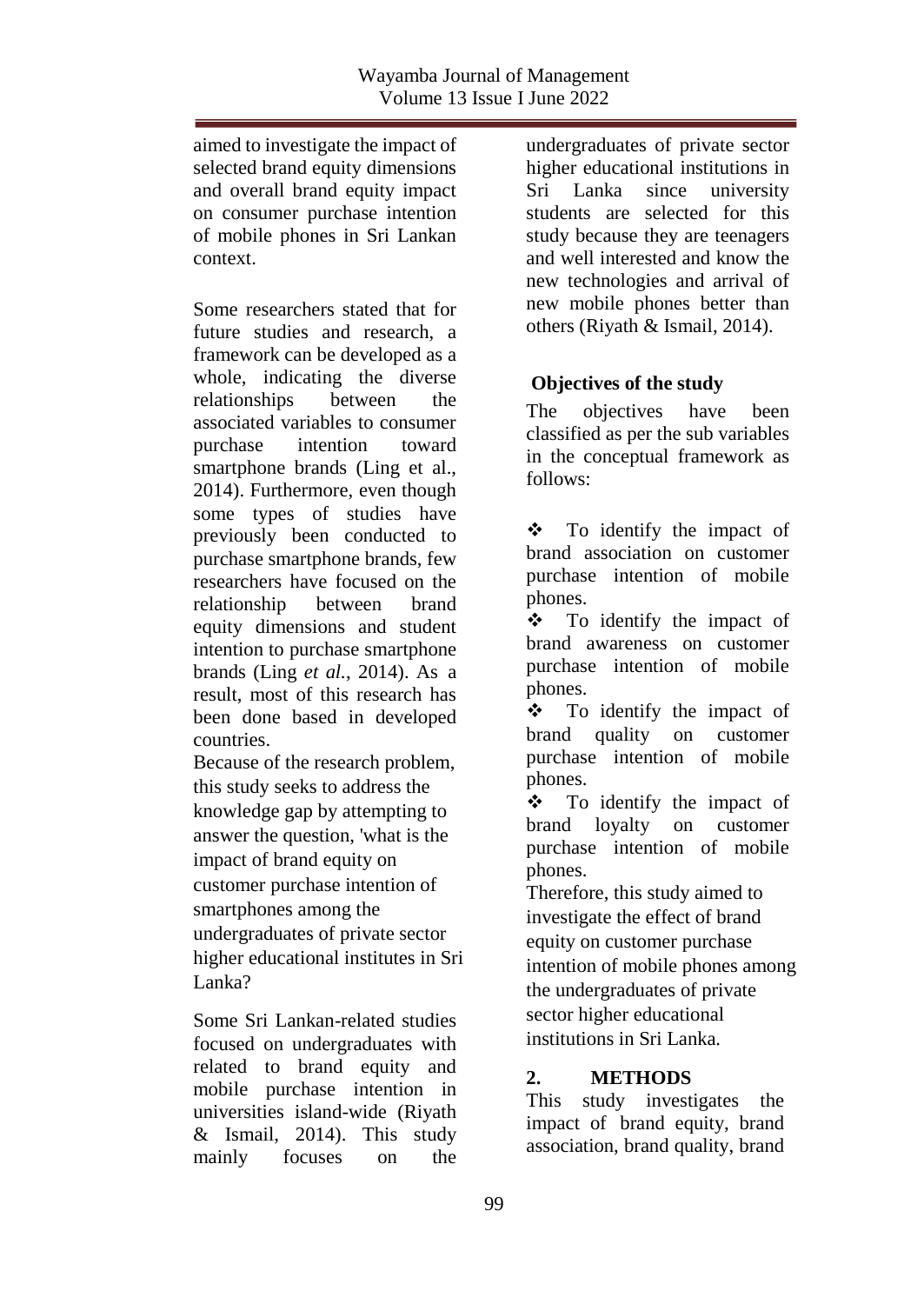awareness brand loyalty on customer purchase intention of mobile phones among undergraduates of private sector higher educational institutions in Sri Lanka. The researcher developed a model to conceptualize the study's theoretical framework, as shown in figure 1 based on Aker's (1991) model. In addition, a quantitative approach was used for this study. Quantitative research studies use structured questions with multiple response options and a large number of participants (Welman,2005).

The study was quantitative since data was obtained by presenting questionnaires to study participants with pre-formulated response alternatives (Burns & Bush, 2014). The study was also descriptive and cross-sectional. Descriptive research involves observing and describing the behaviors of specific populations to determine their characteristics (Welman et al., 2005). A crosssectional study was chosen due to its simplicity and suitability for the study's subject matter. The population of interest in this study is the undergraduates of the private sector higher educational institutions in Sri Lanka. Therefore, this study selected higher educational institutions such as NSBM Green University and Sri Lanka Institute of Information Technology (SLIIT), which have high student base institutions in Sri Lanka when compared with other ones. According to the handbooks of

these two institutions, more than 9000 students are available in 2020 each other. Therefore, the population of this study is considered as approximately 18000. According to Morgan's table, the sample size for the current study is selected as 377. The respondents for this study were chosen using a convenience sampling method, which is a nonprobability sampling method.

A structured questionnaire was used to collect primary data for this study. The research questionnaires consisted of two sections in this study. Section one contained general information and addressed the demographic characteristics of respondents, whereas section two addressed the impact of brand equity dimensions on undergraduates' purchase intention of smartphones. In this section, a five-point Likert scale was used to collect information; enabling respondents to indicate their level of agreement, neutrality, or disagreement with the questions asked, and these were measured on 5-point Likert scale values ranging from (1) "strongly disagree" to (5) "strongly agree". Respondents were asked identical questions and given adequate space and time to react, with little interference from the researcher, to maintain the reliability and validity of the responses obtained. This questionnaire was developed using google forms and was distributed using an electronic method using Facebook, Messenger, Whatsapp,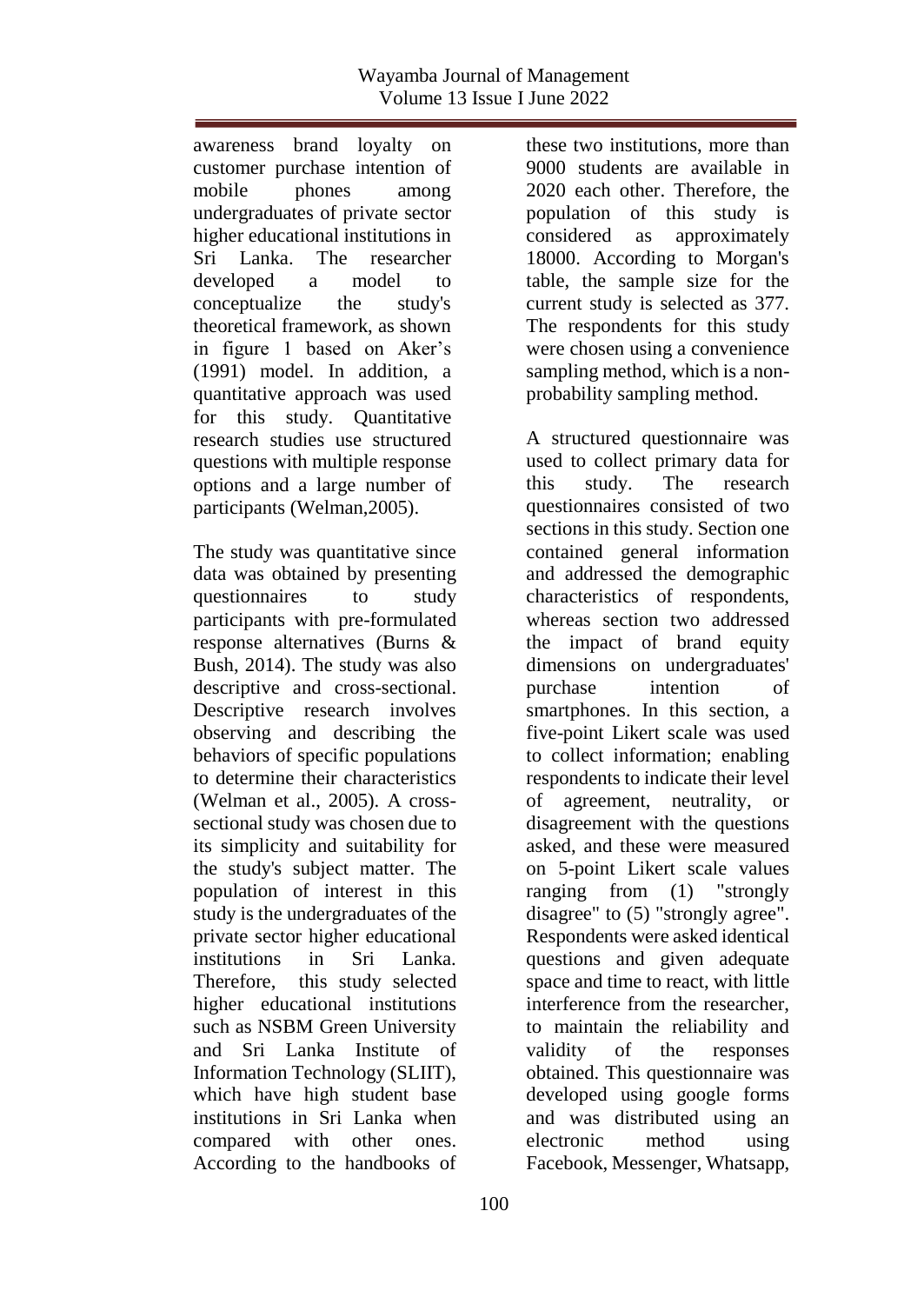and Viber. The responses were analyzed using SPSS (statistical package for social sciences) analysis tool version 23.

Descriptive statistical techniques and inferential statistics were used to analyze the primary data of this study. Descriptive statistical analysis was used to analyze the existing situation of the brand equity dimensions and customer purchase intention.

For this study, inferential statistics that tested the relationships between customer purchase intention and all brand equity dimensions and their correlations were used.

# **3. RESULTS**

According to the demographic analysis shown in Table 01, 44.8% (169) of students of the sample belong to between 21-25years, which was the highest percentage of age categories. There are no students above 35 years. Most of the students are male students representing 59.2% (223). Most of the students followed the course as science represented 40.3% (152). 30.5% (115) of students used Samsung as their smartphone brand. Most of the students are in the 40001- 80000 income level group, represented in 53.8% (203).

The normality of data distribution was assessed by examining its skewness and kurtosis (Kline, 2005). The normality test results for the variables indicated skewness in the range of  $-1.96$  to  $+1.96$  and kurtosis in the range of  $-3$  to  $+3$ as per table 2. This implies that the assumption of normality was satisfied.

Generally, Cronbach's alpha is commonly used to assess internal consistency, and if a scale has a Cronbach's alpha value greater than 0.7, it is considered reliable (Sekaran & Roger, 2003). Table 3 shows that the Cronbach's alpha for all variables is greater than 0.7, indicating that the study's reliability is established.

# **3.1. Correlation Analysis**

A correlation coefficient is a statistical measure that quantifies how well changes in one variable predict changes in the other. To determine the relationship between independent and dependent variables, Pearson correlation analysis was used. Table 4 represents correlation values between independent variables as Brand Awareness, Brand Loyalty, Brand Association, and Brand Quality, and dependent variables as Customer Purchase Intention. According to Table 4.7, there is a strong positive correlation between Brand Awareness and Customer Purchase Intention, Brand Loyalty and Customer Purchase Intention, and Brand Quality and Customer Purchase Intention. However, the correlation between Brand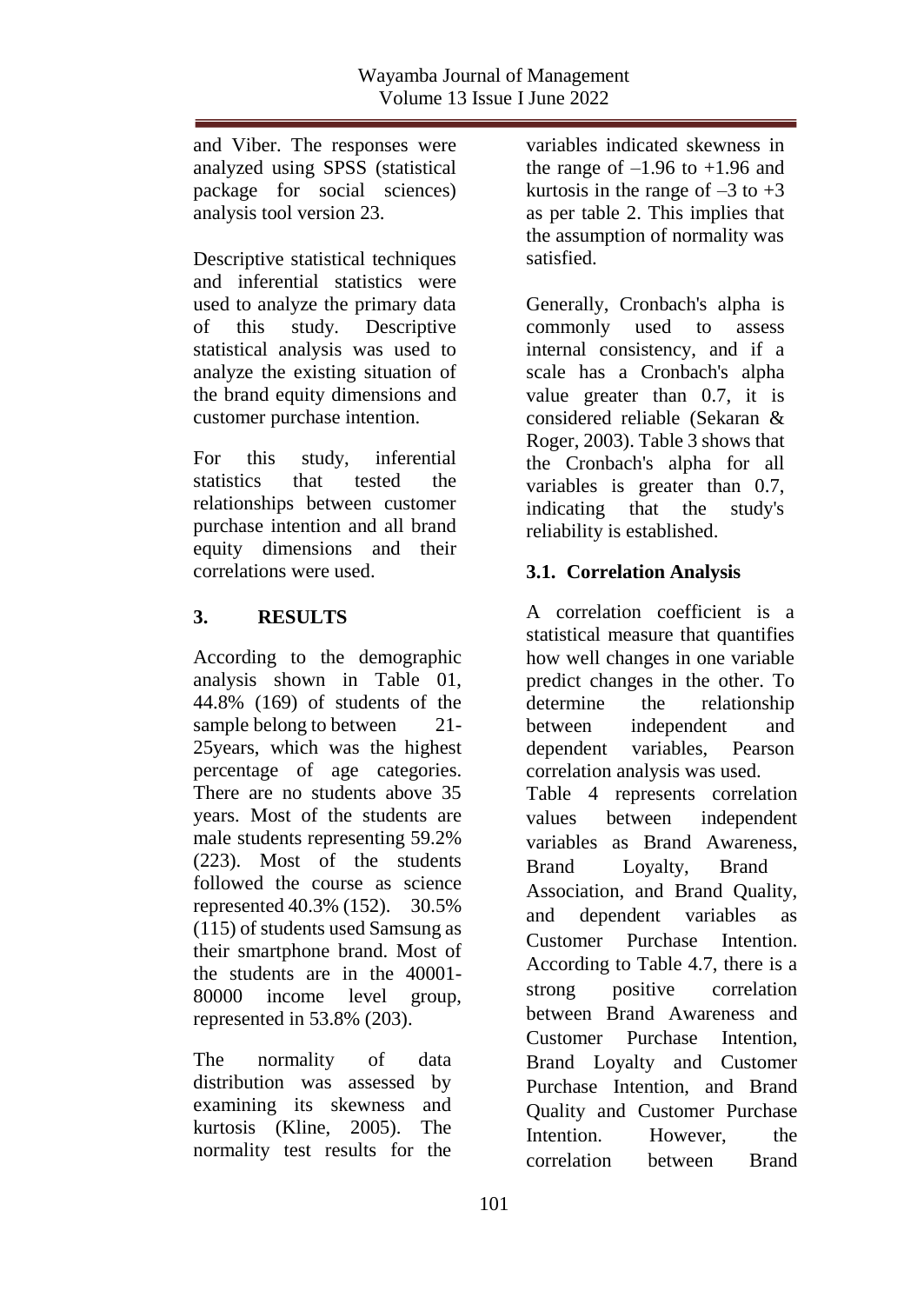Association and customer purchase Intention indicates a moderate positive correlation.

# **3.2 Regression Analysis**

Regression analysis is a strong and adaptable method for examining the associative relationships between a metric dependent variable and one or more independent variables (Sekaran & Roger, 2003). Therefore, regression analysis was used to identify the impact of independent variables on the study's dependent variable. Customer Purchase Intention is the dependent variable, and dimensions of Brand Awareness, Brand Loyalty, Brand Association, and Brand Quality are the independent variables. The goodness-of-fit of the model is demonstrated by the R squared value. This means the degree to which impact is explained. If the R Square value is close to 1, it could be stated that the independent variable explains most of the impact on the dependent variable and vice versa. Table 5 indicates that the  $R^2$ value is 0.833, which means 83.3% of the variation in the Customer Purchase Intention of mobile phones is explained by Brand Awareness, Brand Loyalty, Brand Association, and Brand Quality, and it indicates that a sufficient portion of the model (83.1%) is fit for the population.

All dimensions of brand equity positively influence customer purchase intention, according to the coefficient values (Table 6). When determining the influence of dimensions of brand equity to determine the customer purchase intention, all four dimensions are significant at a 95% confidence level  $(0.000 < 0.05)$ . Based on the regression analysis, the null hypotheses of all the independent variables were rejected. Therefore, it could be stated that all the independent variables have a positive and significant impact on customer purchase intention of mobile phones.

### **3.3 Results of Hypothesis Testing**

### **H1: There is a positive and significant impact of brand association on customer purchase intention of mobile phones**.

As per Table 6 it could be mentioned that brand association is statistically significant at 0.05 level  $(P = 0.000 < 0.05)$ . Therefore, the null Hypothesis can be rejected. This assures that brand association significantly impacts customer purchase intention of mobile phones. According to Table 4.11, the value of  $β$  is 0.218, which denotes that there is a positive impact of brand association on customer purchase intention. So, it indicates a positive and significant impact on customer purchase intention.

**H2: There is a positive and significant impact of brand awareness on customer purchase intention of mobile**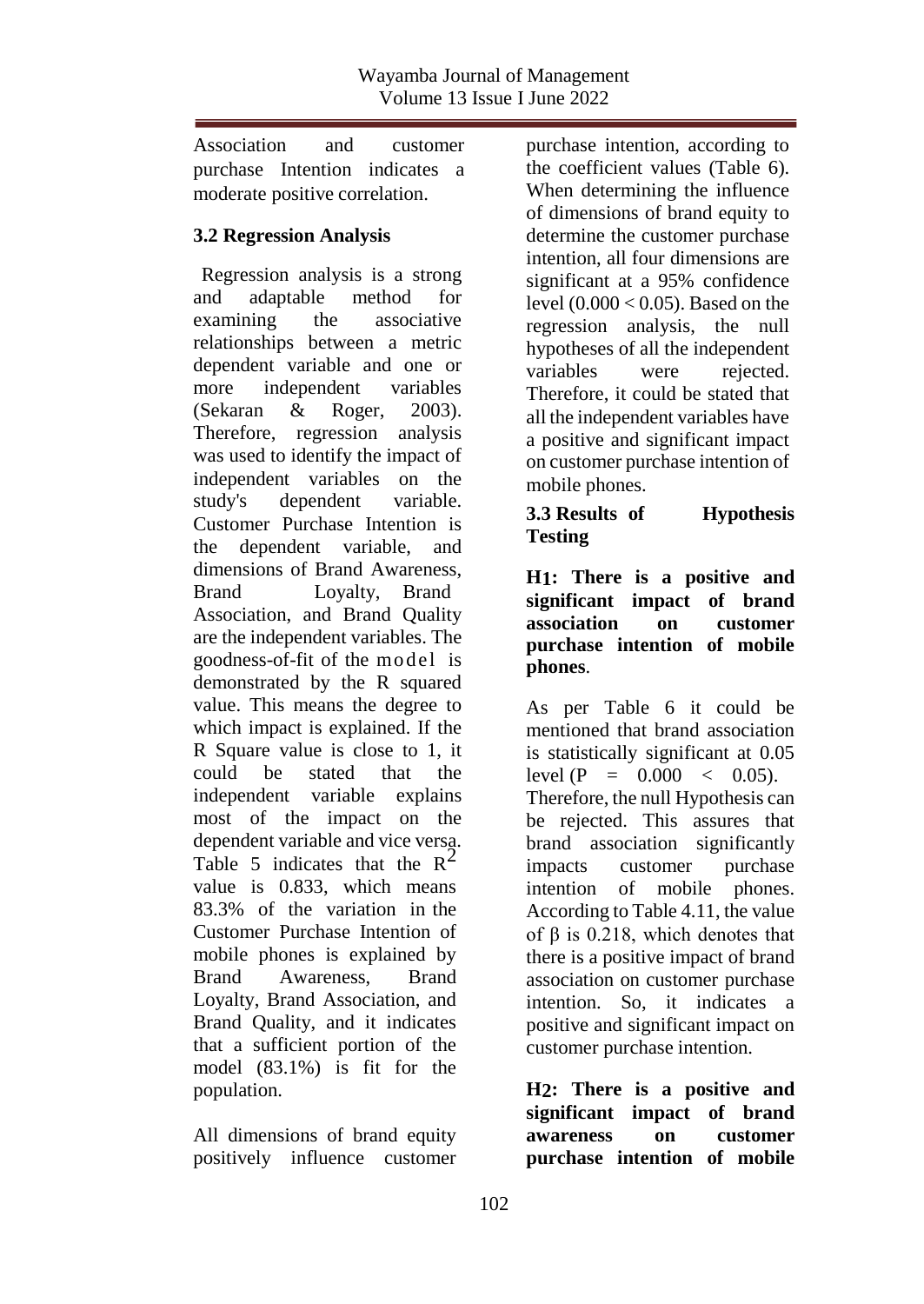### **phones.**

As per Table 6, it could be stated that brand awareness is statistically significant at 0.05 level  $(P = 0.000 \lt 0.05)$ . Therefore, the null Hypothesis can be rejected. This assures that brand awareness significantly impacts customer purchase intention of mobile phones. According to Table 4.11, the value of β is 0.191, which denotes that there is a positive impact of brand awareness on customer purchase intention. So, it indicates a positive and significant impact on customer purchase intention.

## **H3: There is a positive and significant impact of brand loyalty on customer purchase intention of mobile phones.**

As per Table 6, it could be mentioned that brand association is statistically significant at a 0.05 level  $(P = 0.000 \le 0.05)$ . Therefore, the null Hypothesis can be rejected. This assures that brand loyalty significantly impacts customer purchase intention of mobile phones. According to Table 4.11, the value of  $β$  is 0.331, which denotes that there is a positive impact of brand loyalty on customer purchase intention. So, it indicates a positive and significant impact on customer purchase intention.

**H4: There is a positive and significant impact of brand quality on customer purchase intention of mobile phones.**

As per Table 6, it could be mentioned that brand quality is statistically significant at 0.05 level  $(P = 0.000 < 0.05)$ . Therefore, the null Hypothesis can be rejected. This assures that brand association significantly impacts customer purchase intention of mobile phones. According to Table 4.11, the value of β is 0.309 which denotes that there is a positive impact of brand quality on customer purchase intention. So, it indicates a positive and significant impact on customer purchase intention.

# **4. DISCUSSION**

The primary goal of the study was to determine the effect of brand equity on customer purchase intent. The present study discovered that brand awareness, brand loyalty, brand association, and brand quality influence customer purchase intention of mobile phones among undergraduates in Sri Lankan private sector higher educational institutions. This finding is mostly similar to past studies and contradicts some available literature.

According to Masika (2013), brand awareness is the degree to which consumers are familiar with a brand. The findings revealed that brand awareness has a positive and statistically significant impact on undergraduates' purchase intentions for mobile phones.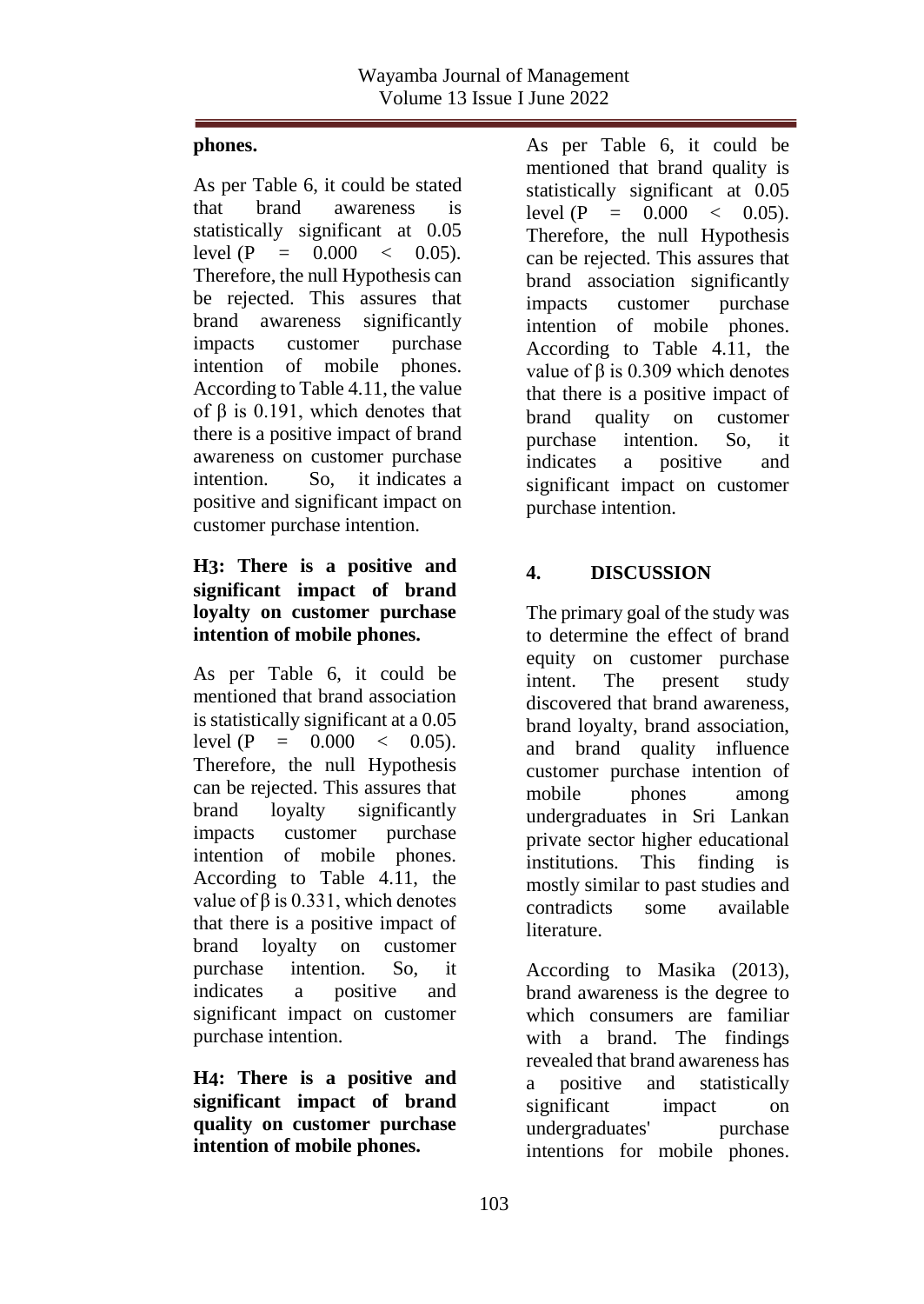Furthermore, the literature backs up these findings, as demonstrated by a study conducted by Masika (2013), which discovered that brand awareness had the greatest influence on consumer purchasing decisions. The findings were also consistent with Koniewski's observation that brand recognition has a greater impact on subsequent purchasing decisions if the product has been tested and met the consumer's expectations (Koniewski, 2012).

This study stated that brand awareness positively and significantly influences purchase intention. The results related to this Hypothesis did not support this Hypothesis. This result is contrary to expectations and literature. For example, Akhtar *et al*., 2016; Siali *et al*., 2016) found that brand awareness is an important factor that influences consumers' decisions to purchase. However, this result is consistent with the results of previous research reports, such as those that believe that brand awareness does not affect consumers' purchasing intentions (Yasin *et al*., 2007). As the researchers have pointed out, consumers' lack of awareness of brands may not help them assess the brand's quality. In turn, they may not plan to buy or may not be able to cultivate brand loyalty (Aydin *et al*., 2014).

The findings revealed that brand association has a positive and statistically significant impact on

undergraduates' purchase intentions for mobile phones. Furthermore, (Mohan, 2014) discovered that objective attribute information such as price and physical characteristics will influence brand association. Previous research has also demonstrated that differentiation, preference, and partnership strength are critical components of brand awareness, which is a critical source of customer-based brand equity (Keller, 2013).

According to this study, brand association has a positive effect on purchase intention. This Hypothesis's findings show a significant relationship between brand association and purchase intention. Brand awareness is important in this context because (Ekhveh & Darvishi, 2015) have shown that brand awareness is linked to an information node in the memory.

However, these findings contradict the literature, in which Yee and San (2011) identified perceived quality as a critical factor in consumer decisionmaking. According to Schiffman et al. (2010), perceived quality is not the actual quality of a brand or product; rather, it is a consumer's assessment of an entity's overall excellence or superiority. The research findings are consistent with the previous theory's findings, which propose that perceived quality is an aspect of brand equity that encourages consumers to purchase certain products and influences their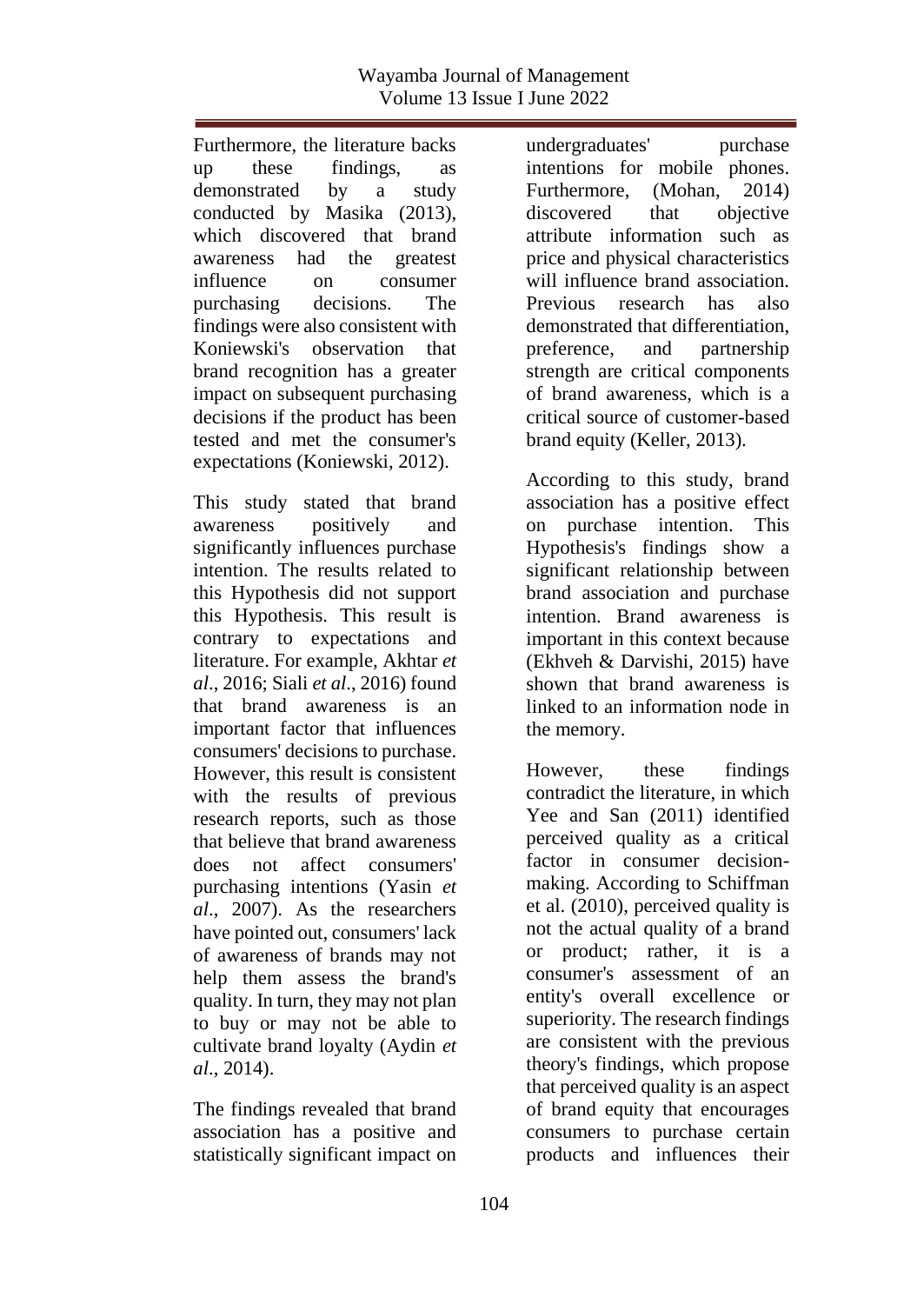purchase decision (Zeithaml, 1988). As a result, the findings are consistent with recent studies claiming that perceived quality has a significant impact on consumers' purchasing intentions.

The findings revealed that brand loyalty has a positive and statistically significant impact on undergraduates' purchase intentions for mobile phones. Behavioral scientists who support the theory of instrumental conditioning believe that brand loyalty is the result of preliminary product testing, which is enhanced by satisfaction, which leads to repeat purchases (Schiffman et al., 2010). In the study, H4 states that brand loyalty positively influences the purchase intention of brand smartphones.

The multiple regression analysis continued to obtain results related to this Hypothesis. The result suggests a positive relationship between brand loyalty and purchase intention. This result provides support for H4. Consumers' commitment to consuming and using specific brand products positively correlates with their purchase intentions. This finding provides additional evidence that brand loyalty reconstructs customer intent by assessing their preference and attractiveness for specific brands (Bennett *et al*., 2009). This result is in line with those reported by Aaker, 1996: Aydin *et al*., 2014, who found that brand loyalty influences the

consumer's intention to purchase.

### **5. CONCLUSION 5.1 Conclusion**

As this research paper aimed at investigating the impact of brand equity on customer purchase intention of mobile phones, responses were collected from both males and females of undergraduates, add up to 377 respondents in number. For this research paper, surveyed respondents belonged to different age groups and income classes and had different smartphone brands. The majority of the respondents were males, aged between 21-25 years old students.

A closed-ended questionnaire was created and distributed to assess the various factors influencing purchase decisions, including brand association, awareness, quality, and loyalty. The scope of the study focused primarily on the four major market players, namely, iPhone, Samsung, Huawei, Nokia, and other brands. According to the findings, the majority of respondents believed that brand association, brand awareness, brand quality, and brand loyalty guided and influenced their purchase decision when purchasing mobile phones.

The results of the correlation and multiple regression analyses revealed that the brand loyalty predictor variable had the greatest impact in explaining purchase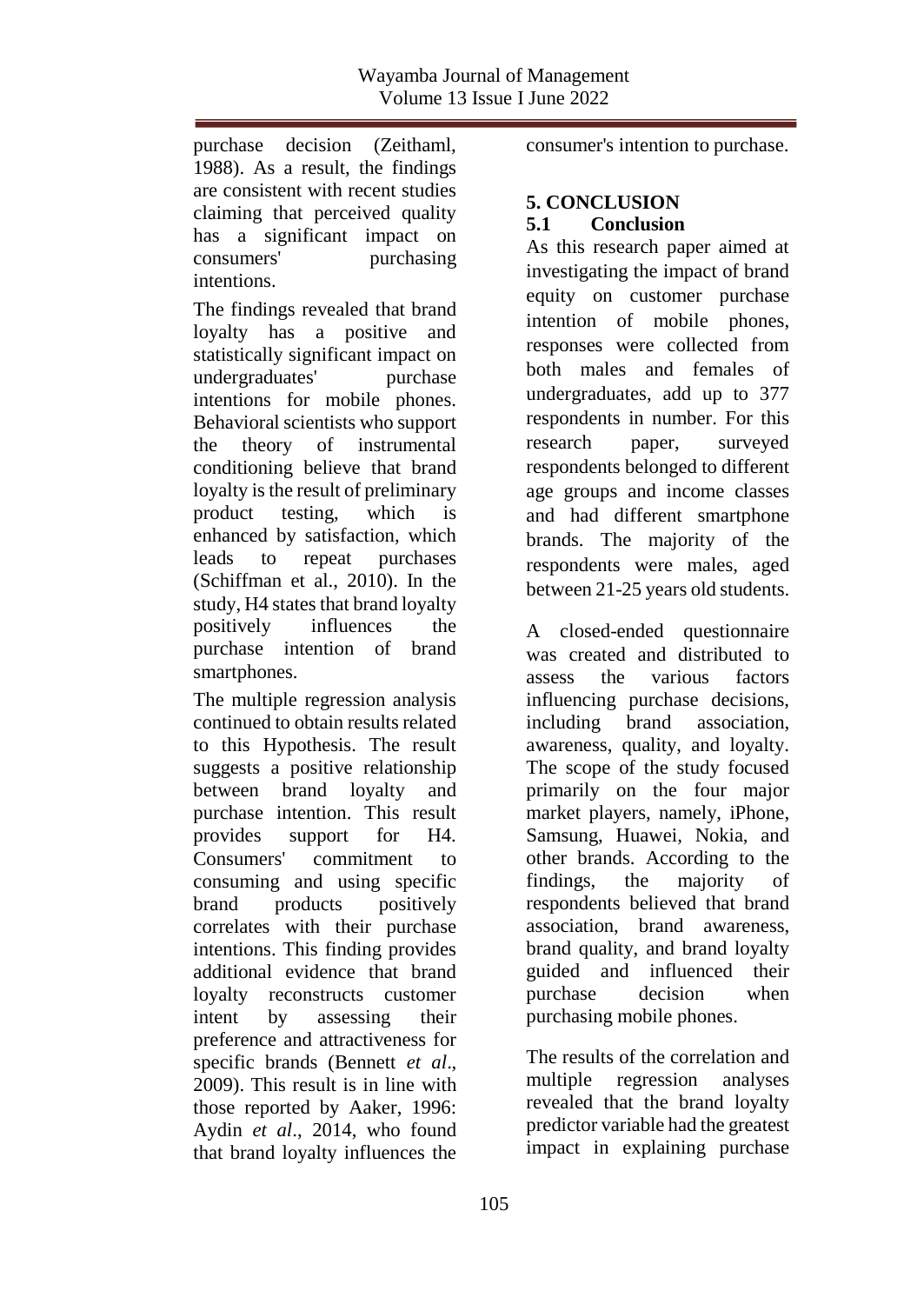decision, implying that the majority of respondents felt that their loyalty to the current brand they used guided their purchase decision. Furthermore, customers, particularly university students who are loyal to a particular brand, are those who have a high level of experience and participation in that particular smartphone brand, because loyalty to the brand cannot exist if there is no prior experience of purchase and use. Brand quality had the second strongest correlation and impact. It determines the purchasing of a cell phone relative to other variables. Perceived product quality can be significantly different from the actual manufacturing quality of products. However, despite the widespread belief that the perceived quality of smartphones may lead consumers to choose a particular brand over another competing brand, this will ultimately lead to an increase in brand value.

When compared to other variables, the Pearson correlation test and multiple regression analysis revealed that brand association and brand awareness are the moderately important determining factors when purchasing a cell phone. The study also reveals that even functional products, such as mobile phones, are based on brand loyalty and quality, which are supported by brand association and brand awareness.

### **5.2 The implications of the research**

The implications of this study contribute to the development of a more holistic and inclusive brand equity theory. This can be accomplished by employing a model that incorporates four antecedents of brand equity as well as various brand equity outcomes related to the intention to purchase smartphones. The findings also provide empirical support for the research framework.

Therefore, this research contributes to the brand equity theory by providing empirical evidence that supports the theoretical principles. This research also has several marketing implications. First, the study found that a causal relationship between brand equity and purchase intention dimensions.

Accordingly, especially perceived quality, brand association, and brand loyalty can help the company's smartphone marketing managers create vital prerequisites (brand associations) to establish brand image. And pay more attention to the perceived quality of smartphones. Second, the results of this study support the relationship between brand awareness and purchase intention. Based on this discovery, smartphone marketers should pay close attention to these efforts to increase visibility and stimulate the willingness to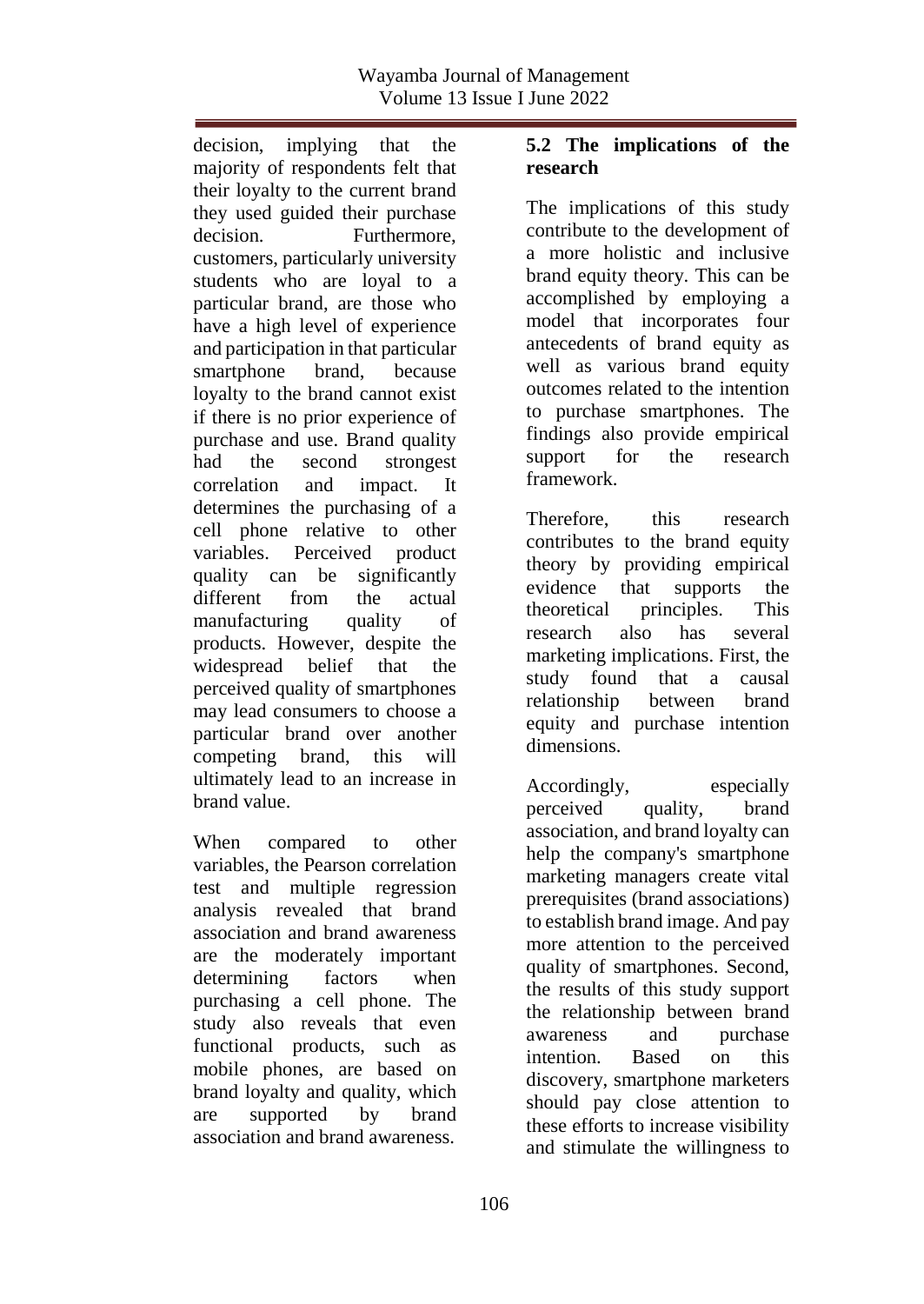purchase branded souvenirs. Here, recognition must be an important part of marketing priorities.

**5.3 Limitations and suggestions for future research**

# **5.3.1 Limitations**

The questionnaire is also designed on an electronic platform and sent through an electronic social network, so the selected sample only represents Internet users. Therefore, the reaction of non-Internet users may differ from the reaction of Internet users. The scope can also be expanded to include qualitative aspects that will increase the research value. In addition, it is worth noting that questionnaires tend to limit the respondents to the questions given. Respondents' thoughts are limited to a given set of questions.

#### **5.3.2 Suggestions for future research**

A single metric was used to assess customer purchase intent in this study. A variety of metrics can be used to investigate the link between brand equity and customer purchase intent. Interactions between brand awareness, brand association perceived quality, and brand loyalty will help determine which factor is most important in determining customer satisfaction. The brand equity dimensions, according to our findings, are the most important variables that influence customer satisfaction in terms of application recommendations.

This research has been extended This research has been expanded to the smartphone industry; however, it is suggested that future research be narrowed down and focused on a specific smartphone brand to provide relevant information that may be beneficial to that specific smartphone company. To gain a more holistic understanding of the concept, future research can be conducted to measure factors other than brand equity that may influence consumer purchase intention of smartphones.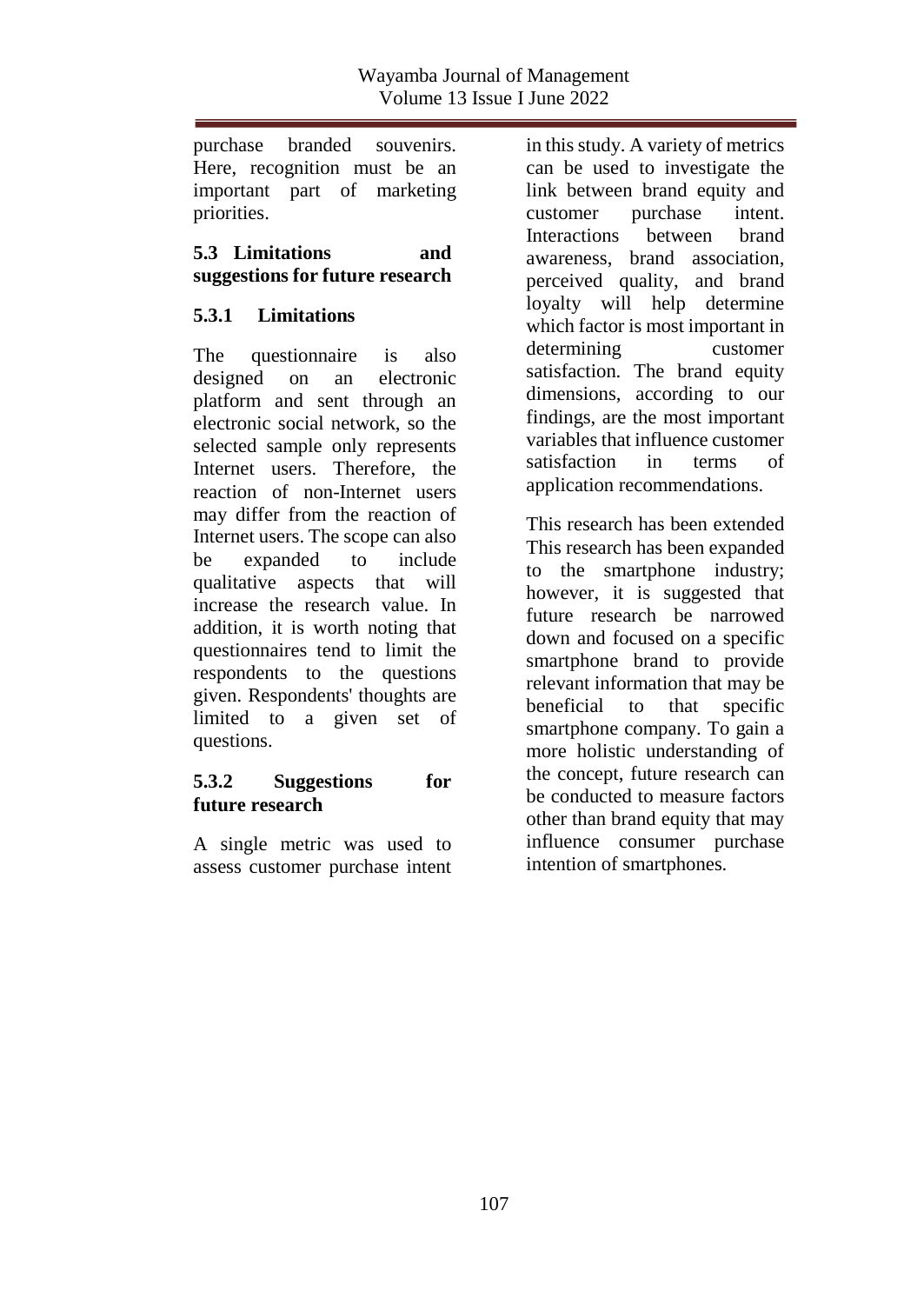# **APPENDIX**



# **Figure1: Conceptual model**

Source: Aaker, D. (1991). Managing Brand Equity: Capitalizing on the Value of a Brand Name. Free Press, New York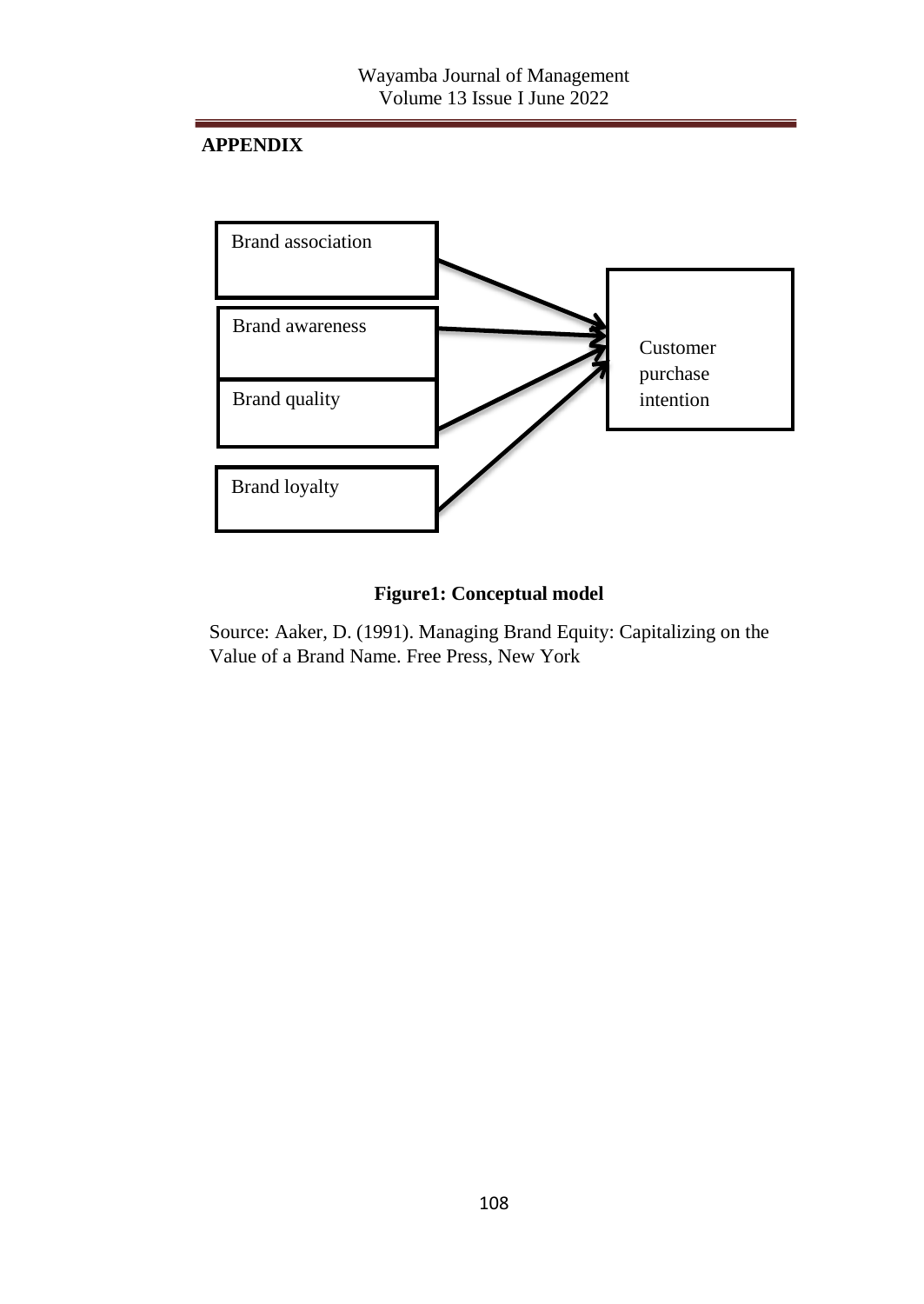### Wayamba Journal of Management Volume 13 Issue I June 2022

|  |  | <b>Table 1: Frequency of Responses</b> |
|--|--|----------------------------------------|
|--|--|----------------------------------------|

|                                   | of<br>No:   | Percentage |
|-----------------------------------|-------------|------------|
|                                   | Respondents | (% )       |
| Age Group (In Years)              |             |            |
| Below 20                          | 32          | 8.5        |
| $21 - 25$                         | 169         | 44.8       |
| $25 - 30$                         | 150         | 39.8       |
| $31 - 35$                         | 26          | 6.9        |
| Above 35                          |             |            |
| Gender                            |             |            |
| Male                              | 223         | 59.2       |
| Female                            | 154         | 40.8       |
| Course                            |             |            |
| Computing                         | 51          | 13.5       |
| Engineering                       | 76          | 20.2       |
| Science                           | 152         | 40.3       |
| <b>Business</b>                   | 98          | 26.0       |
| Smartphone brands                 |             |            |
| Apple (iphone)                    | 38          | 10.1       |
| Samsung                           | 115         | 30.5       |
| Huawei                            | 127         | 33.7       |
| Nokia                             | 59          | 15.6       |
| Others                            | 38          | 10.1       |
| Family Income Level (Per month in |             |            |
| $0 - 40000$                       | 42          | 11.1       |
| 40001-80000                       | 203         | 53.8       |
| 80001-120000                      | 116         | 30.8       |
| Above 120000                      | 16          | 4.2        |

Source: Survey data, 2021

### **Table 2: Normality Test for variables**

| Variables                | <b>Skewness</b> | <b>Kurtosis</b> |
|--------------------------|-----------------|-----------------|
| <b>Brand Awareness</b>   | .937            | $-.907$         |
| <b>Brand Loyalty</b>     | $-.317$<br>.853 |                 |
| <b>Brand Association</b> | $-1.153$        | 2.653           |
| <b>Brand Quality</b>     | .996            | $-.343$         |
| Purchase<br>Customer     | .891            | $-.318$         |
| Intention                |                 |                 |

Source: Survey data, 2021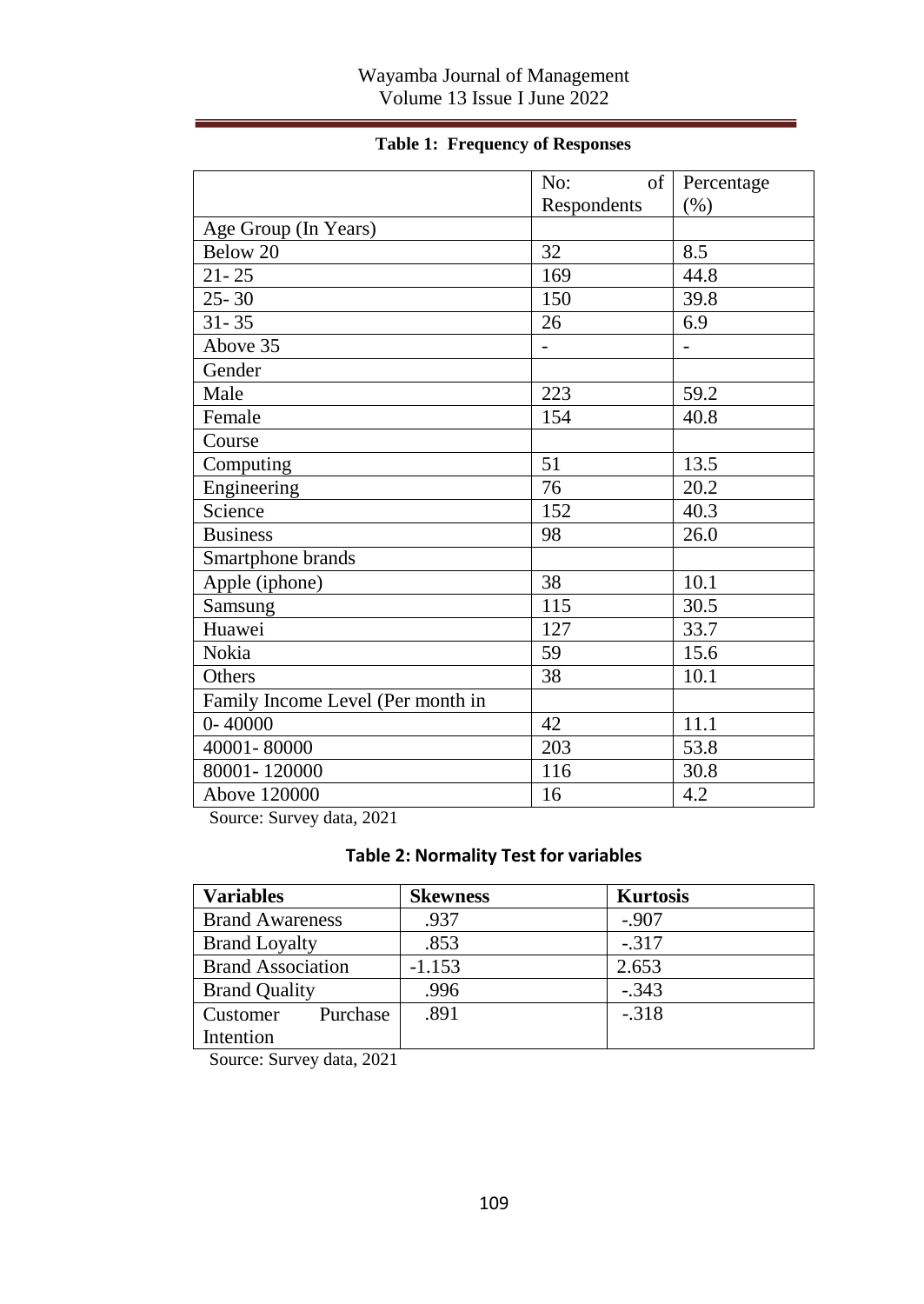#### **Table 3: Reliability Analysis**

| <b>Variables</b>                   | <b>Cronbach's Alpha   Comment</b> |          |      |
|------------------------------------|-----------------------------------|----------|------|
|                                    |                                   |          | abou |
| <b>Brand Awareness</b>             | 0.800                             | Reliable |      |
| <b>Brand Loyalty</b>               | 0.756                             | Reliable |      |
| <b>Brand Association</b>           | 0.757                             | Reliable |      |
| <b>Brand Quality</b>               | 0.779                             | Reliable |      |
| <b>Customer Purchase Intention</b> | 0.725                             | Reliable |      |

Source: Survey data, 2021

### **Table 4: Correlation Analysis**

| Variables                | <b>Customer Purchase Intention</b>                      |       |
|--------------------------|---------------------------------------------------------|-------|
|                          | Sig.<br>Value<br><b>Pearson Correlation Coefficient</b> |       |
|                          |                                                         |       |
| <b>Brand Awareness</b>   | 0.808                                                   | 0.000 |
| <b>Brand Loyalty</b>     | 0.872                                                   | 0.000 |
| <b>Brand Association</b> | 0.591                                                   | 0.000 |
| <b>Brand Quality</b>     | 0.850                                                   | 0.000 |

Source: Survey data, 2021

# **Table 5: Strength of the model**

| Model<br>R-Square |      | <b>Adjusted R Square</b> | Durbin-Watson |  |
|-------------------|------|--------------------------|---------------|--|
|                   | .833 | 831                      | 2.114         |  |
| $\sim$            | ---- |                          |               |  |

Source: Survey data, 2021

#### **Table 6: Regression Analysis**

| Variables                | Coefficients | Sig.  | The decision for |
|--------------------------|--------------|-------|------------------|
|                          | (Beta)       | value | the Hypothesis   |
| <b>Brand Awareness</b>   | 0.191        | 0.000 | Accepted         |
| <b>Brand Loyalty</b>     | 0.331        | 0.000 | Accepted         |
| <b>Brand Association</b> | 0.218        | 0.000 | Accepted         |
| <b>Brand Quality</b>     | 0.309        | 0.000 | Accepted         |

Source: Survey data, 2021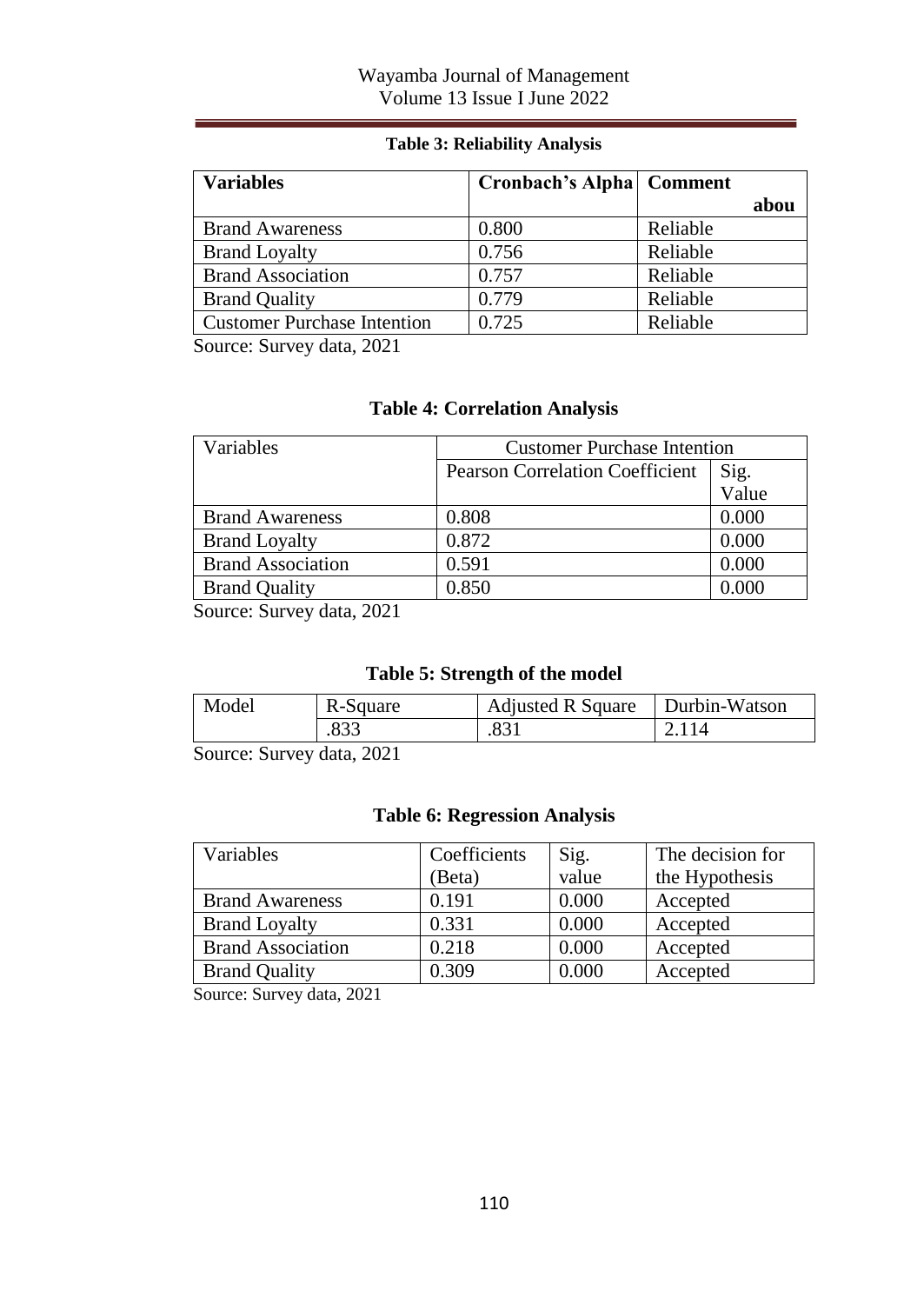#### **REFERENCES**

- Akhtar, N., Siddiqi, U. I., Ashraf, A., & Latif, M. (2016). Impact of a Brand Equity on Consumer Purchase Decision in L'Oreal Skincare Products. *International Review of Management and Business Research*, 5(3), 808.
- Andai, J. (2016). Influence of brand equity on consumer purchase choices among pay TV subscribers in Nairobi, Kenya (Doctoral dissertation, University of Nairobi).
- Asamoah, E. S. (2014). Customer based brand equity (CBBE) and the competitive performance of SMEs in Ghana. *Journal of Small Business and Enterprise Development*., 21(1), 117- 131.
	- Balaji, P. (2015). A study on customer-based brand equity (CBBE) of refined sunflower cooking oil in Tamil Nadu*. International Journal of Commerce and Business Management*, 8(1), 36-41.
	- Burns, A. C., & Bush, R. F. (2006). Marketing research 5th ed. New Jersey.
	- Day, G. (1969). A twodimensional concept of brand

loyalty. *Journal of Advertising Research*, 9(3), 29-35.

- Ekhveh, A., & Darvishi, A. Z. (2015). The Impact of Brand Awareness on Re-purchase Intention of Customers With Trilogy of Emotions Approach (Case Study for Cell Phones). Applied mathematics in Engineering, Management and Technology, 3(4), 25-30.
- Gunawardane, N. (2015). Impact of Brand Equity towards Purchasing Desition: A Situation on Mobile Telecommunication Services of Sri Lanka., *Journal of Marketing Management (JMM),* 3, 100- 117. doi: 10.15640/jmm.v3n1a 10
- Hasan, T. (2008). Influence of Brand Name while Buying Cars.
- Huang, R., & Sarigöllü, E. (2014). Assessment of brand equity measures. *International Journal of Market Research*, *56*(6), 783-806.
- Keller. (2013). Strategic brand management: Building, measuring, and managing brand equity.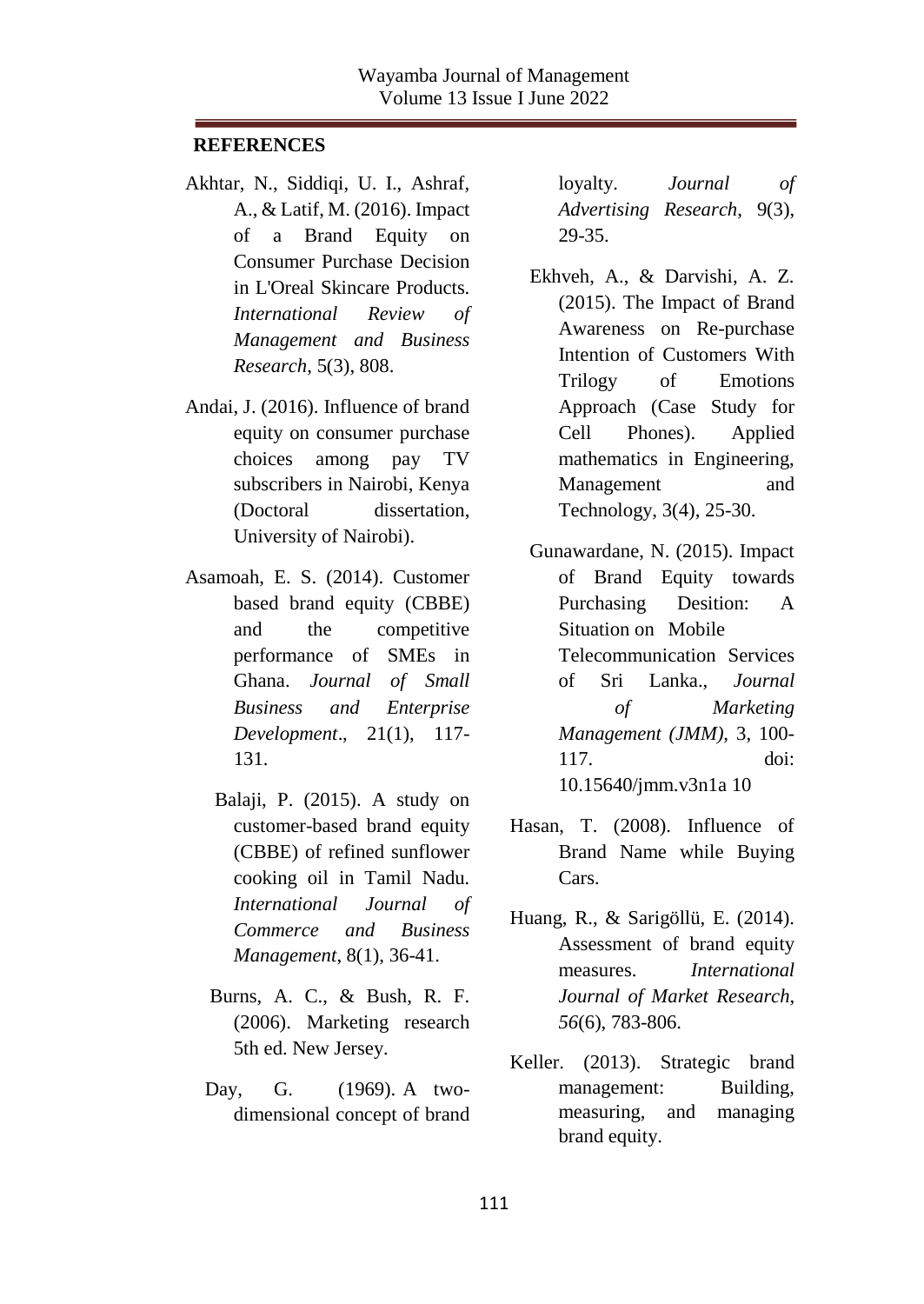- Koniewski, M. (2012). Brand awareness and customer loyalty. Unpublished MBA Project.
- Masika, C. (2013). The influence of mobile marketing on brand equity; A case study of Safaricom Limited. *Unpublished MBA Project, University of Nairobi*.
- Mohan, A. (2014). Consumer behavior toward smartphone industry in Indian market. Unpublishe MBA Project, Dublin Business School.
- Oliver, R. (1999). Whence consumer loyalty. *The Journal of Marketing*, 33- 44.
- Potgieter. (2015). The mobile application preferences of undergraduate university students:A longitudinal study. *South African Journal of Information Management*, 17(1):1-6.
- Riyath, M. I. M., & Musthafa, S. L. (2014). Factors affecting mobile phone brand preference: empirical study on Sri Lankan university students. South Eastern University of Sri Lanka.
- Schiffman, L., & Kanuk, L. (2007). *Consumer behavior*

(9th ed.). NJ: Prentice-Hall. Inc.

- \Sewanthy, & Kennedy, F. (2020). Mobile Phone Brand Equity and Purchase Intention: The Mediating Effect of Brand Preference. *International Journal of Research*  doi:10.29121/granthaalay ah.v8.i11.2020.2272
- Welman, C. K., & Kruger, F. F. & Mitchell, B. 2005. Research Methodology (3rd ed.). Cape Town: Oxford Press University.
- Xi-hua, Z. (2010). The Exploration of the Addiction by Using Mobile Phone among University Students. *Education and Teaching Research*, 4(1), 25-42.
- Vogels, E. A. (2019). Millennials stand out for their technology use, but older generations also embrace digital life.
- Yee, C., & San, N. (2011). Consumers' Perceived Quality, Perceived Value and Perceived Risk Towards Purchase Decision on Automobile. *American Journal of Economics and Business Administration, 3(1)*, 47-57

Zeithaml, V. (1988). Consumer